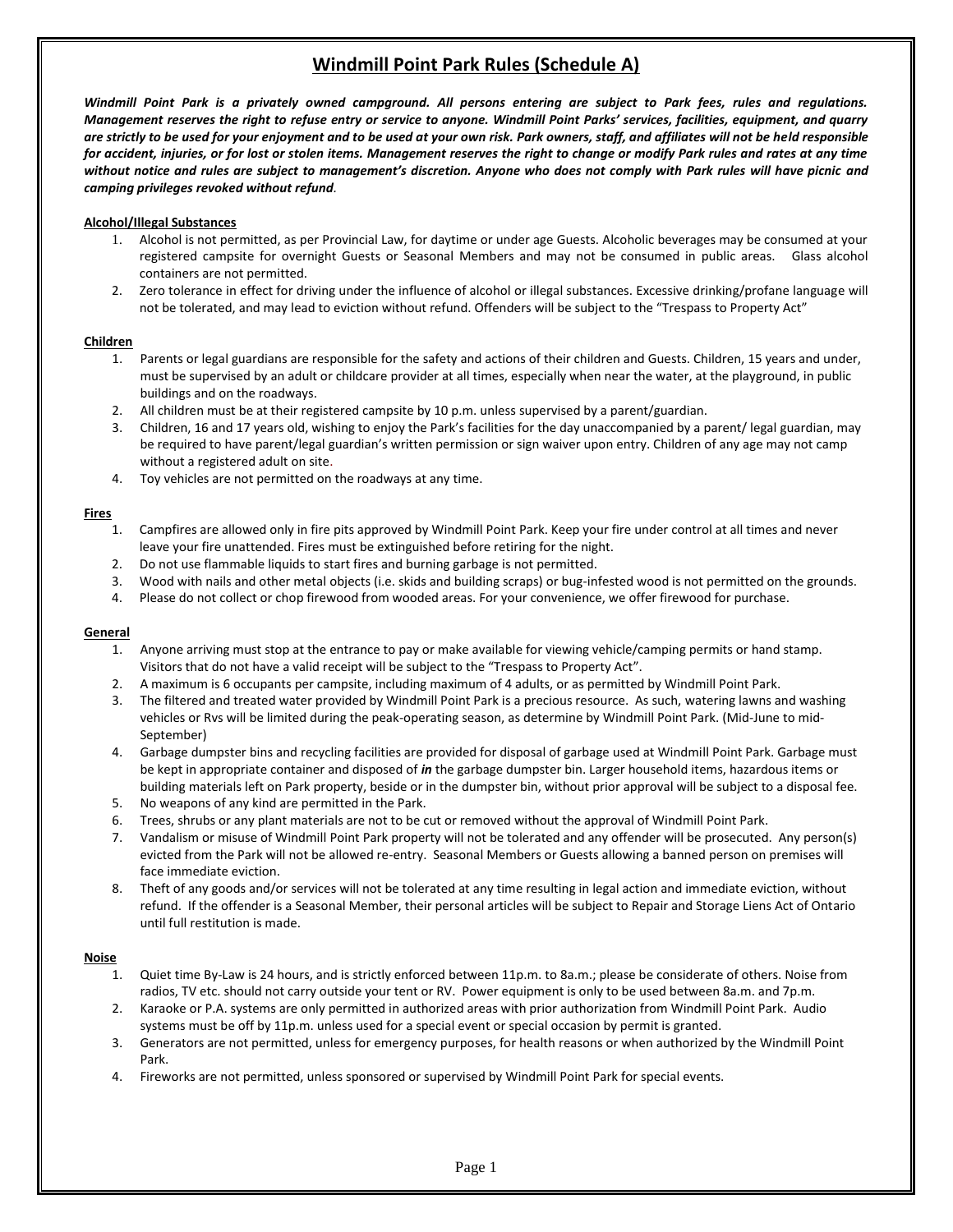# **Pets**

- 1. Only quiet, people friendly and "other pet friendly" pets are welcome in designated areas only. Windmill Point Park reserves the right to limit the size, type and number of pets per site. Pets must be kept under control at all times and not left unattended. Pets that bark excessively, act in an aggressive manner or disturb other Guests will not be tolerated. All pets must have up-to-date vaccination shots. Owners must be able to produce a valid vaccination certificate upon request.
- 2. Please keep pets tied or leashed at all times while on Park property. Pet owners must clearly post pet warning sign on the campsite.
- 3. Please clean up after your pet. Stoop-N-Scoop is strictly enforced.
- 4. Pets may swim in the designated swimming areas, however they are not allowed on the beach, in the roped swimming section, public buildings, playground space, event tent, paddleboats or in any areas set out or posted by Windmill Point Park. Only guide dogs or service animals are permitted in the public buildings and areas.

## **Privacy**

We respect your privacy. Your personal information will remain private except if you give us permission otherwise or when we must divulge it for legal reasons. Please read our complete privacy policy.

#### **Recreation**

All activities, events and equipment are to be enjoyed, played and used at your own risk. Activity equipment is available for use and must be returned the same day, in the same condition by 9 p.m.

#### **Water Activities**

- 1. Swimming is permitted from sunrise to sunset only. Swimming after dark is not permitted at any time.
- 1. Lifejackets must be worn on all water toys or on the paddleboats at all times. A maximum of 2 people per paddleboat or at the discretion of Windmill Point Park. Lifejackets are available for use and must be returned by 9p.m.
- 2. Horseplay, pushing or jumping from any water equipment will not be tolerated. Staff will have the right to issue verbal warning before suspension or removal from water.
- 3. Gas powered toys are not permitted. Windmill Point Park reserves the right to inspect water toys for possible contamination, discharge and safety guards. Motorized water toys may not exceed 1.5km/hr.
- 2. Shampoo, soap or other chemicals are not allowed in the quarry.
- 3. Nudity and female topless is strictly prohibited.

#### **Fishing**

- 1. Windmill Point Park has an aquaculture licence allowing Guests to fish on the premises without an individual fishing licence. Three fish per person per day are permitted. Please request a copy of the licence number when traveling outside the Park's facility with any fish.
- 2. Fishing of any kind is not permitted in the roped swimming/beach area and where posted. (With the exception of a Park sponsored event)

#### **Scuba Divers**

- 1. Dive waivers must be signed upon entry or on date of dive. A valid certificate must be produced and recorded at time of entry and a copy can be submitted to keep on file. Night dives are subject to approval with sufficient notification.
- 2. Divers that camp overnight must sign and date waiver in advance, according to the dive dates.
- *3.* Diving facilities that teach dive classes must book in advance and submit a copy of all valid dive instructors' or dive masters' certificate numbers. Dive instructors' insurance policies must state a minimum of one million dollars coverage and name Windmill Point Park Inc. as additional insured. A copy of valid liability coverage must be submitted for Park records.

#### **Seasonal Membership**

- 1. Seasonal membership rates are based on a family unit of 2 adults and dependent children, 17 years and under, 2 registered vehicles, basic water, and weekly scheduled pump-outs. Electricity usage will be billed according to current market value. Winter storage of articles is included upon site renewal and full payment. When Seasonal Member terminates site at any time, storage fees apply. Security deposit is held against any storage or other outstanding fees. Seasonal membership is not transferrable. No refunds.
- 2. An annual Licence of Occupation must be signed and returned to the office. Licence of Occupations not received in due time, can result in denied Park entry and possible termination of site privileges, leading to Trespass to Property Act and Repair and Storage Liens Act of Ontario. Windmill Point Park reserves the right to accept, reject or fine any occupant at any time if not in compliance with Park rules and regulations. Administration fees may apply for changes made after May 31st.
- 3. All fees are to be paid in full no later than May 1st. of the said year or site access may be denied. Late fees, interest fees storage, fees or NSF fees will automatically be applied to overdue accounts.